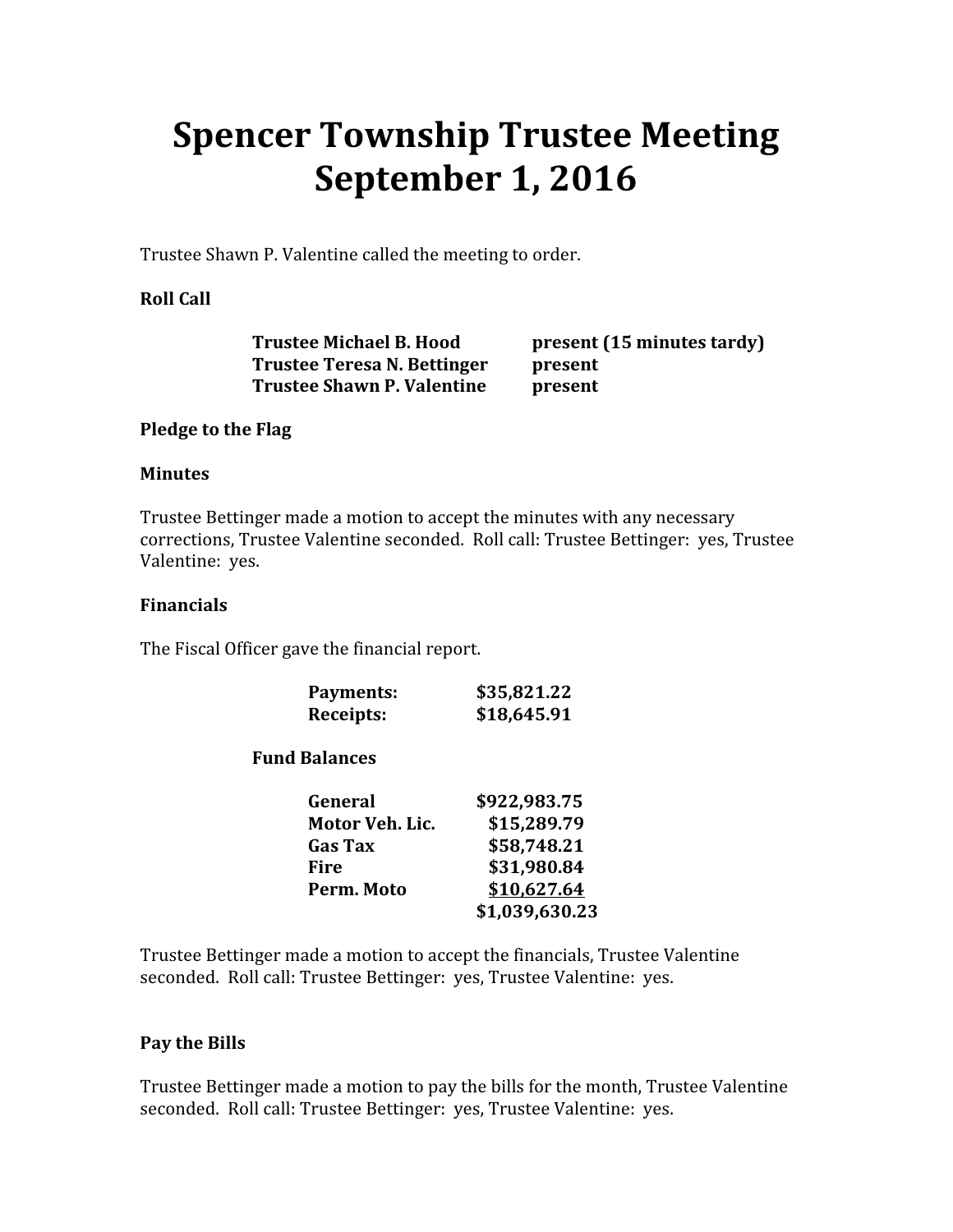## Zoning Report

The zoning inspector, Dean Croskey, read the report.

Several permits were issued throughout the month. It should be noted the tiny house has been moved, all pending violations have been cleared regarding the tiny house.

There will be a BZA meeting at 7:00pm on September 22, 2016 at the Township Hall to discuss variances at 9414, 9455 and 9482 Angola Road Holland, Ohio 43528.

## Road Report

Trustee Hood arrived during the road report.

The road report was presented to the Board; it is attached to the minutes.

The Trustees reviewed requested options from the County Engineers office for roadwork on Schwamberger, Harriet and Berkey roads. Trustee Bettinger made a motion to go with option 2, Trustee Hood seconded. Roll call: Trustee Hood: yes, Trustee Bettinger: yes, Trustee Valentine: yes.

## Land Use

## **Fire**

Trustee Valentine gave the fire report. He announced Chief Cousino or a representative would try to be present at the Township meeting at least once per quarter.

A bill from the grant writing company, Gatchell, was presented. The company informed the Township declining a grant does not release of the Township of paying the grant award fee to their company. The matter was tabled and will be sent to the legal representative for Spencer Township.

## **IEDZ**

No report

## Correspondence

The Fiscal Officer read the correspondence.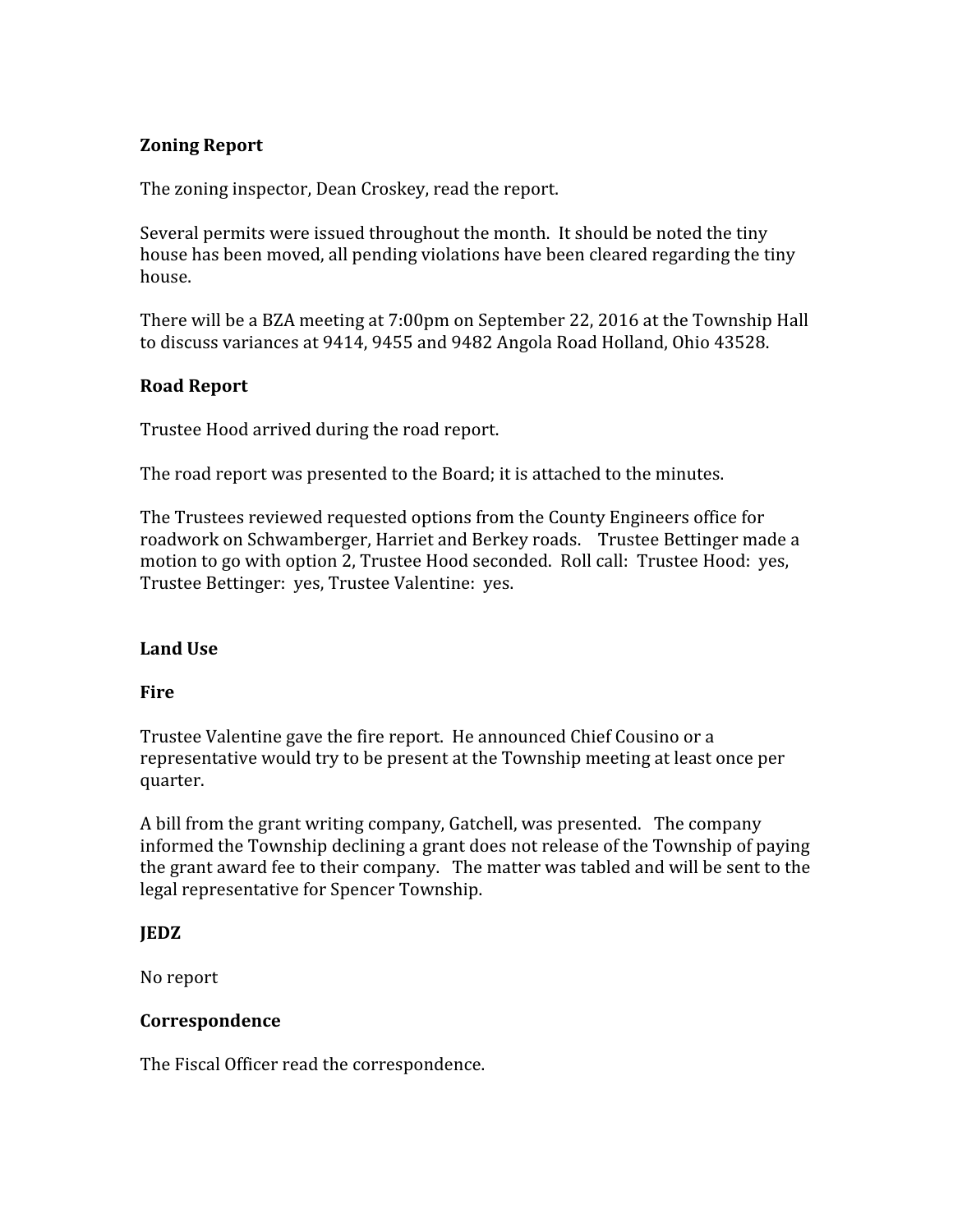It was noted the Township received mail from Reminger Law Offices regarding a lawsuit filed against the township from a former employee John Myers.

Franchise fees were received from Time Warner cable.

Scholarship opportunities from the Ohio Township Association were announced. Applications will be available at the Township Hall.

## Old Business

Trustee Valentine looked into the land use proposal from the Poggemeyer group. He contacted BGSU and they may be able to help us with the development of a land use plan at a much-reduced cost. He will contact them for more details and a possible commitment.

Resident, Jacky Dale, asked why we didn't look into these other options earlier for this Land Use commitment from BGSU. She feels the Township is losing credibility by not accepting the submitted proposals. Trustee Valentine answered he didn't know BGSU would be interested in the job.

Trustee Hood said the Land Use Committee did what we asked them. The Poggemeyer proposal includes branding along with a land use plan.

Trustee Bettinger asked about the IT ad. The Fiscal Officer explained an ad would be put in September 13, 2016 edition of the Key Shoppers News

## New Business

October 24-28 will be the unlimited pickup date for the fall.

The roof on the pavilion across the ditch needs repaired. The Road Superintendent will solicit bids for a metal roof.

Trustee Valentine asked that a media policy be established. He asked that no chairman of any Board or employee speak on behalf of the Township to the media. The Board agreed and a more formal policy will be placed in the handbook.

## Open to the Public

Resident, Jack Gulvas, asked if there were grants available for blighted properties in the Township. Trustee Hood answered the Township has looked into this earlier in the year.

Resident, Mr. Bettinger, asked if the doors could be put on the Old Township Hall. There was discussion on the matter.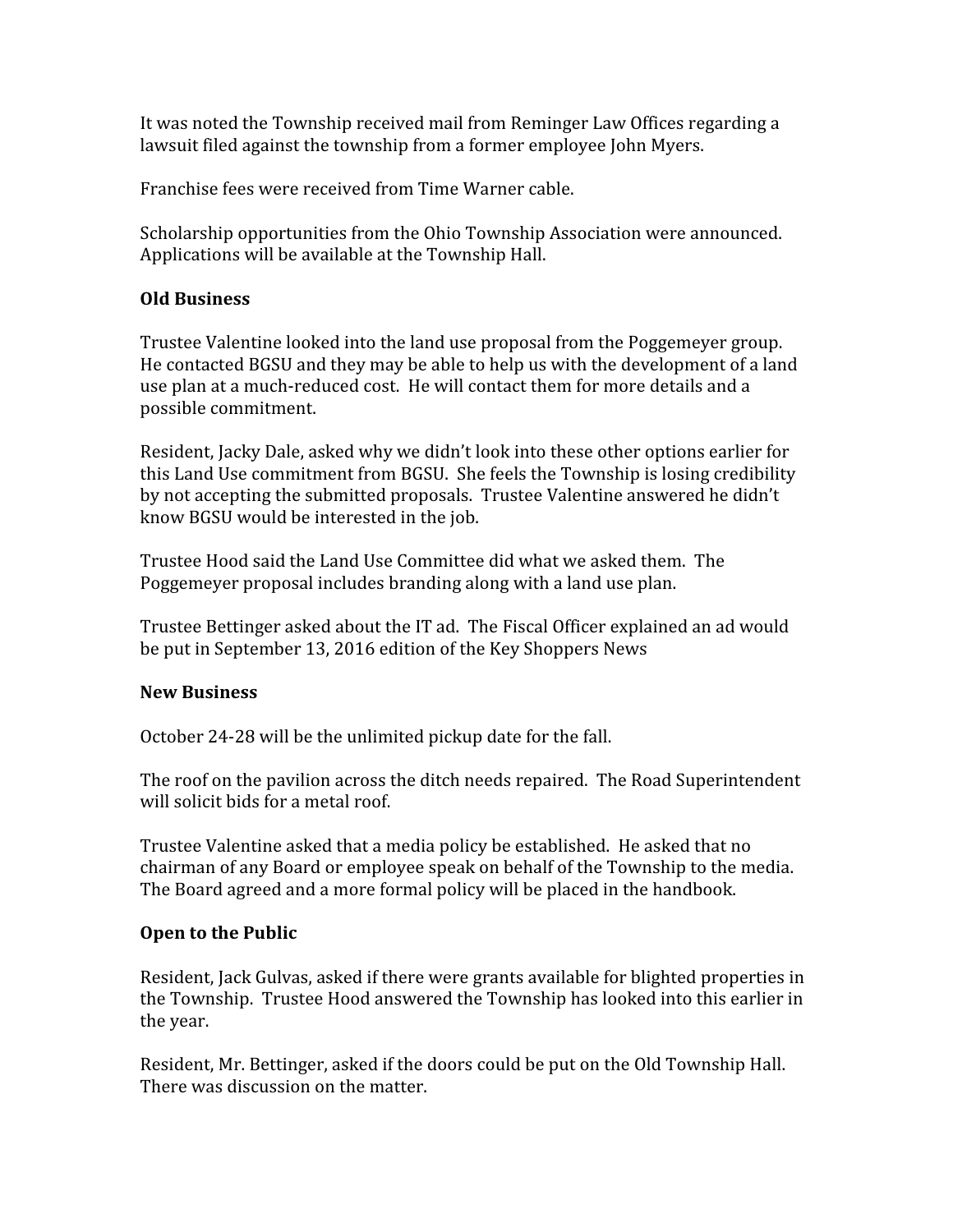Mrs. Dale asked about Township bills at the fire station and Town Hall. She also asked about the usage of the fire sign. She would like the sign to be available to announce upcoming community events. Trustee Valentine told her to inform the Board and we would make sure the sign is updated.

Kate Roth said her position on the Land Use board was a learning experience and the group should not feel lost because the land use group is still learning about the process and the different options available.

Resident Chris Ruhl stated his former Township used a local college to help with the website and IT services. The Township will definitely look into this Trustee Valentine stated.

Resident, LaTonya Boyd, asked how the road projects are being paid. It was explained cash. She also advised going to the parks for help with payment in the future.

Resident, Carol Shull, asked since the Land Use committee was disbanded, can it be reformed since we may go with BGSU? Trustee Valentine will get with BGSU and see if they are interested and possibly have an open house for the community if they accept the job of creating the land use plan at a reduced rate over Poggemeyer. Trustee Hood feels the Land Use committee should be involved in the discussion as well. Ms. Shull feels it would be respectful to the Land Use committee to invite their input on this matter. Trustee Hood asked what if BGSU decides not to do this…food for thought.

Resident, Jacky Dale, asked that an ad be placed for 1 regular member and 2 alternates for the BZA board. There will also be an ad placed for a BZA meeting on 9/22/16 at 7pm in the Key.

Springfield Trustee Andy Glenn stated Springfield Township paid for a land use plan years ago and it was not worth the money. He also wanted to clarify Springfield tax dollars do not fund any scholarships; their fire auxiliary finances a scholarship.

Cate Roth asked if the Township was going to purchase any other property in the Township.

Resident, Dean Anderson, asked if a zoning violation was issued against the unspecified address on Angola Road. Mr. Croskey stated he has looked into this and made calls to the Ohio State Highway Patrol, there is nothing the Township can do.

Mr. Anderson asked if the tax levy would be reduced since there have been changes with the fire department.